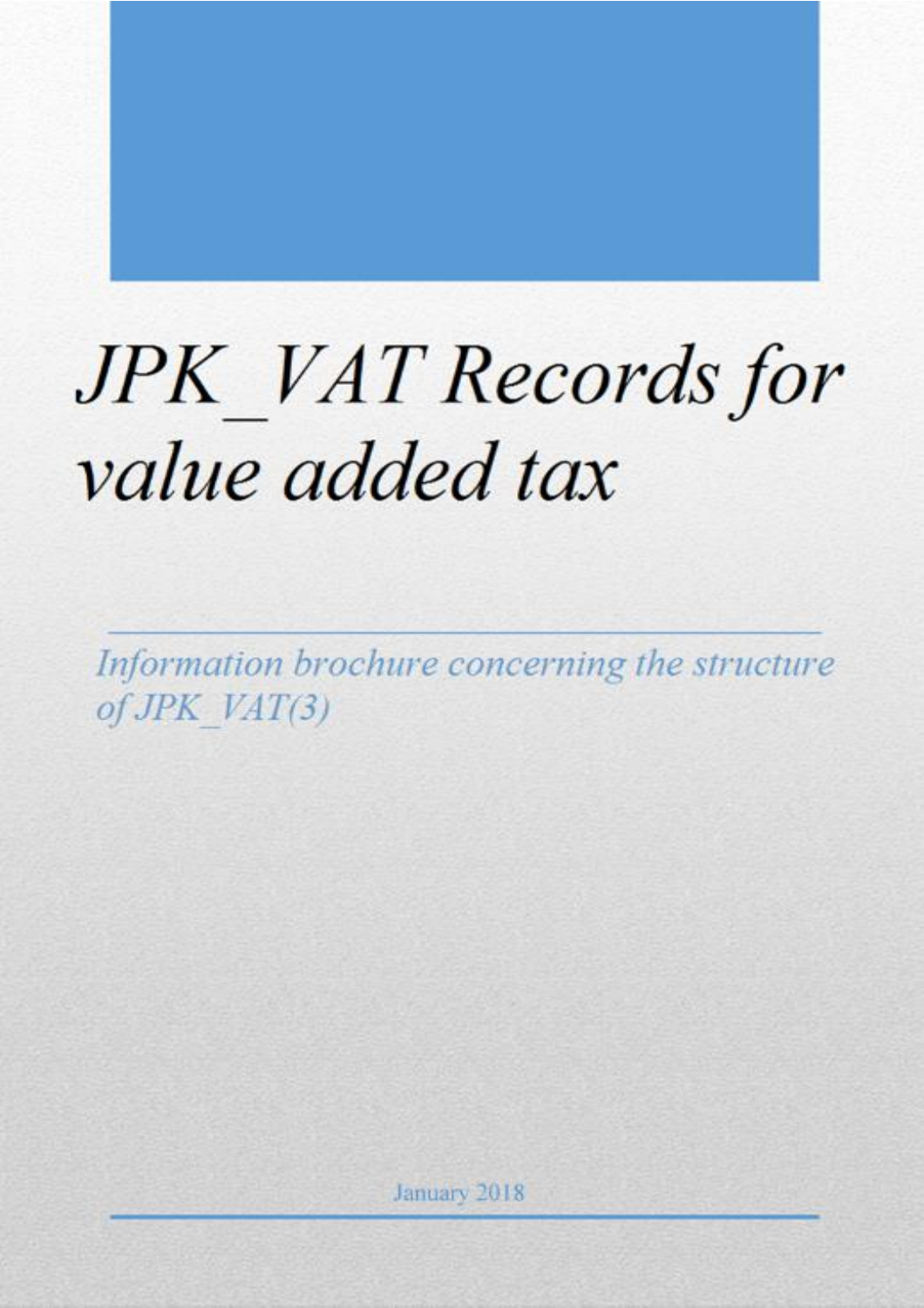# <span id="page-1-0"></span>**Table of Contents**

#### <span id="page-1-1"></span>**Introduction**

The obligation to maintain the records for value added tax is provided in Article 109 (3) of the Act on Value Added Tax. This provision does not envisage a template of the records, however, it should enable accurate assessment of the tax amount. Taxable persons, excluding those performing only tax exempt activities pursuant to Article 43(1) of the Act or provisions issued pursuant to Article 82(3) of the Act and taxable persons whose sales is tax exempt pursuant to Article 113(1) and (9) of the Act, shall be bound to maintain the records containing:

- amounts defined in Article 90 of the Act, i.e. the amount of input tax associated with activities in relation to which the taxable person shall have the right to reduce the amount of input tax;
- data required to determine the subject and base of taxation;
- the level of output tax;
- the amount of input tax reducing the amount of output tax and the amount of tax subject to payment to the tax office or return from this tax office as well as other data used for accurate preparation of the tax return;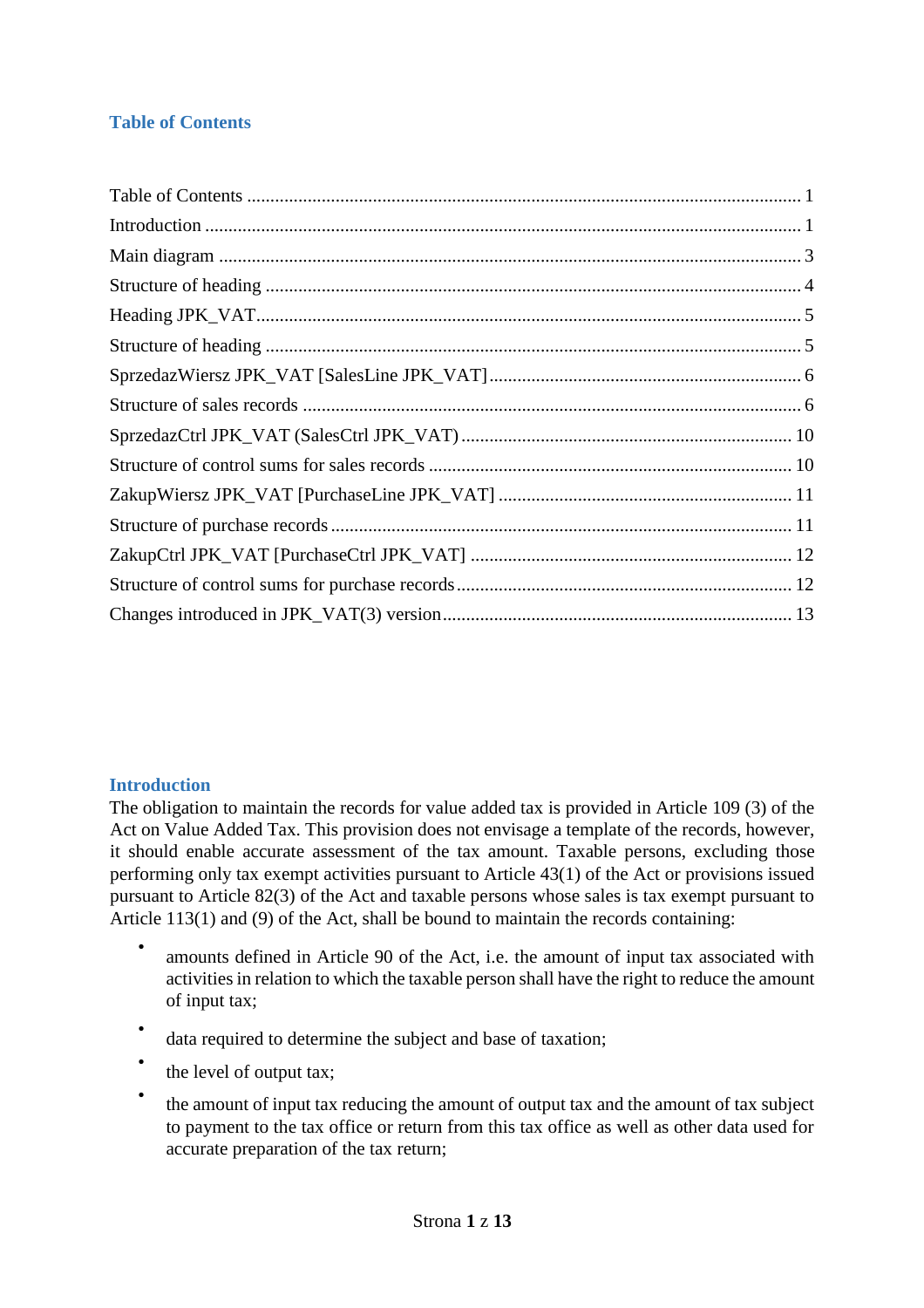• in cases defined in Article 120(15), Article 125, Article 130d, Article 134 and Article 138 – data defined in those provisions required for accurate preparation of the tax return. The new wording of item 3 of Article 109 will enter into force **as of 1 January 2017**. In accordance with the wording of the new provision, taxable persons, excluding those performing only tax exempt activities pursuant to Article 43(1) of the Act or provisions issued pursuant to Article 82(3) of the Act and taxable persons whose sales is tax exempt pursuant to Article 113(1) and (9) of the Act, shall be bound to maintain the records containing the data required for accurate preparation of the tax return and summary information. The records should contain, in particular:

- data required to determine the subject and base of taxation,
- the level of output tax amount,
- corrections of output tax,
- the amount of input tax reducing the amount of output tax,
- corrections of input tax,
- the amount of tax subject to payment to the tax office or return from this tax office,
- data used for identification of individual transactions, including the number through which the customer is identified for tax or value added tax purposes.

Validation Rule - It is not possible to upload a JPK\_VAT file that specifies the purpose of submission as 0.1.2 etc. more than once for a given period. This should be understood as: 0 is denoted by the original version JPK\_VAT for the actual month, a first correction is denoted as a 1 a further correction for the same period is denoted as 2,3,4 etc.

The structure of a single file for the purchase and sales records (**JPK\_VAT**) consists of the following tables: **Heading**, **Subject**, where the data concerning the data identifying an entity (NIP, name of entity and address data) are contained. The **JPK\_VAT** table also covers:

- Records of VAT sales and purchases of goods and services for which the entity shall be bound to assess output tax, i.e. intra-Community purchases of goods, imports of goods subject to settlement in accordance with Article 33a of the Act, imports of services excluding services purchased from value added tax payers, to which Article 28 b of the Act shall apply, imports of services purchased from value added tax payers, to which Article 28b of the Act shall apply, supply of goods for which the purchaser shall be the taxable person in accordance with Article  $17(1)(5)$  of the Act (to be filled in by the purchaser), supply of goods for which the purchaser shall be the taxable person in accordance with Article  $17(1)(7)$  or  $(8)$  of the Act (to be filled in by the purchaser);
- VAT purchase records.

The VAT sales records in the JPK logical structure comprise a detailed part (**SprzedazWiersz** [SalesLine] table) containing, inter alia, the following data for each item: date of sales, date of issue, document number, purchaser's name, purchaser's address, net amount and output tax amount, depending in individual rates. The summary (**SprzedazCtrl** [SalesCtrl] table) contains data related to the number of lines and output tax according to sales records in the period the JPK refers to.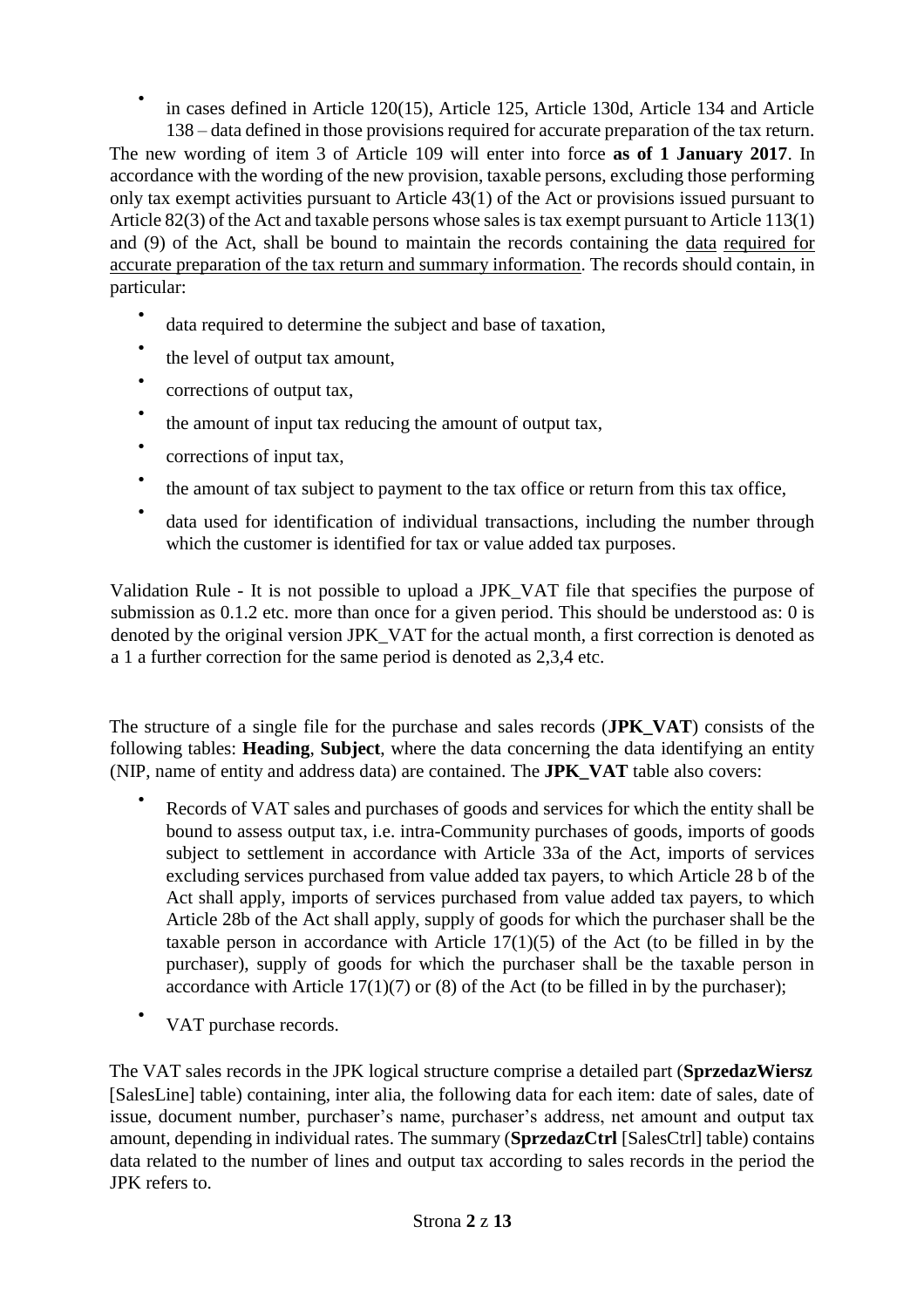The VAT purchase records in the JPK logical structure comprise a detailed part (**SprzedazWiersz** [SalesLine] table) containing, inter alia, the following data for each item: issuer's name, issuer's address, NIP number or other number used for issuer's tax identification, invoice number, net amount and input tax amount. Additional optional items comprise the date of invoice receipt and the amount of input tax correction. The summary (**ZakupCtrl** [PurchaseCtrl] table) contains data related to the number of lines of purchase records in the period the JPK refers to and the amount of deductible input tax.

VAT purchase and sales records in the JPK logical structure should reconcile with tax returns in value added tax. Fields of net amounts and tax amounts indicated in the JPK structure correspond to the numbering of fields in the tax return (e.g. field no. 10 in the declaration related to tax base in case of the supply of goods and provision of services on the territory of the country, tax exempt – corresponds to field **K\_10**).

### <span id="page-3-0"></span>**Main diagram**

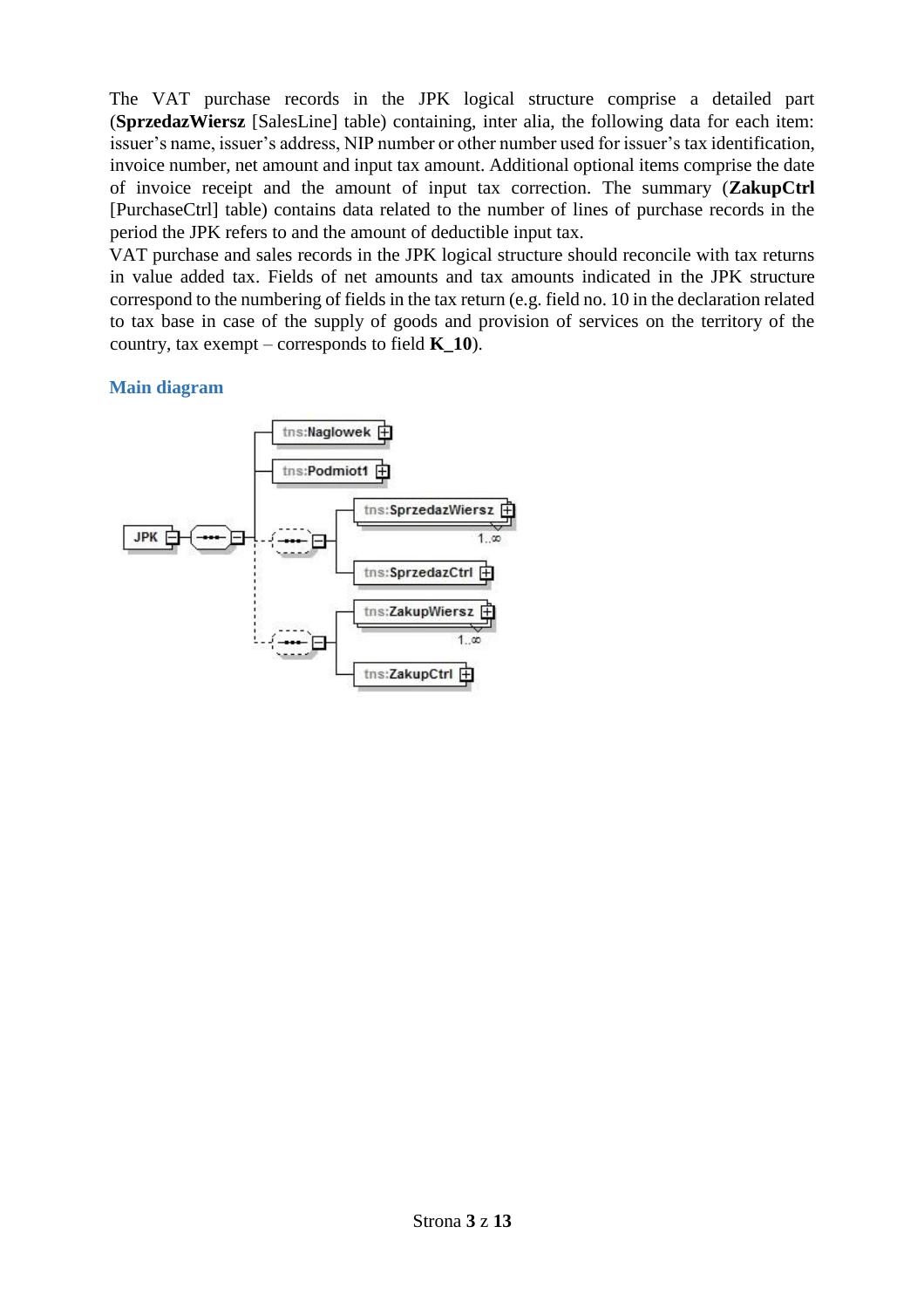# <span id="page-4-0"></span>**Structure of heading**



| <b>Field name</b>         | <b>Field description</b>                                                                                                                                              |
|---------------------------|-----------------------------------------------------------------------------------------------------------------------------------------------------------------------|
| <b>KodFormularza</b>      | The field stores two attributes of TKodFormularza element - system code<br>and diagram version. Currently it is: system code: JPK_VAT (2)<br>and diagram version: 1-0 |
| <b>WariantFormularza</b>  | The WariantFormularza field stores marking of the form option.<br>Currently it is value - 2. Form option is the requirement of edeclaration.                          |
| <b>CelZlozenia</b>        | The field contains two options: $1 -$ first-time submission; $2 -$ submission<br>of correction                                                                        |
| <b>DataWytworzeniaJPK</b> | Date and time of JPK_VAT generation (example: 2017-0224T09:30:47Z)                                                                                                    |
| <b>DataOd</b>             | Initial date of the period JPK_VAT refers to (example: 2017-0101)                                                                                                     |
| <b>DataDo</b>             | End date of the period JPK_VAT refers to (example: 2017-01-31)                                                                                                        |
| <b>NazwaSystemu</b>       | The name of the program by which the taxpayer keeps a record of<br>VAT.                                                                                               |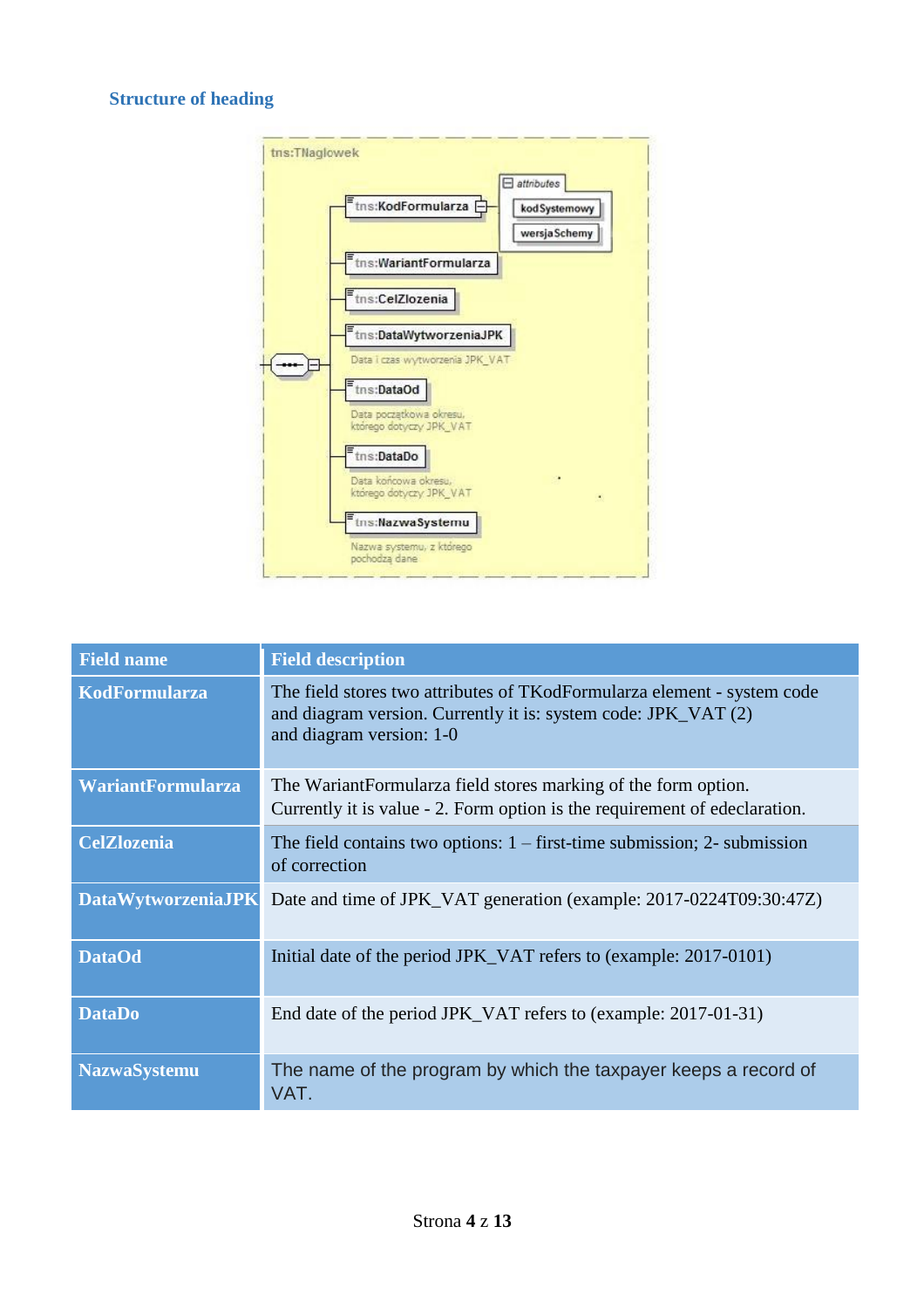<span id="page-5-0"></span>

| <b>Field name</b> | <b>Field description</b> |
|-------------------|--------------------------|
| <b>NIP</b>        | NIP tax identifier       |
| PelnaNazwa        | Full name                |
| E-mail            | E-mail address           |

# <span id="page-5-1"></span>**Structure of heading**

Enter the email address field in the header data, which will not be mandatory to fill. Obligatory Fill in the NIP field, enter 10 digits without spaces, dashes and letters.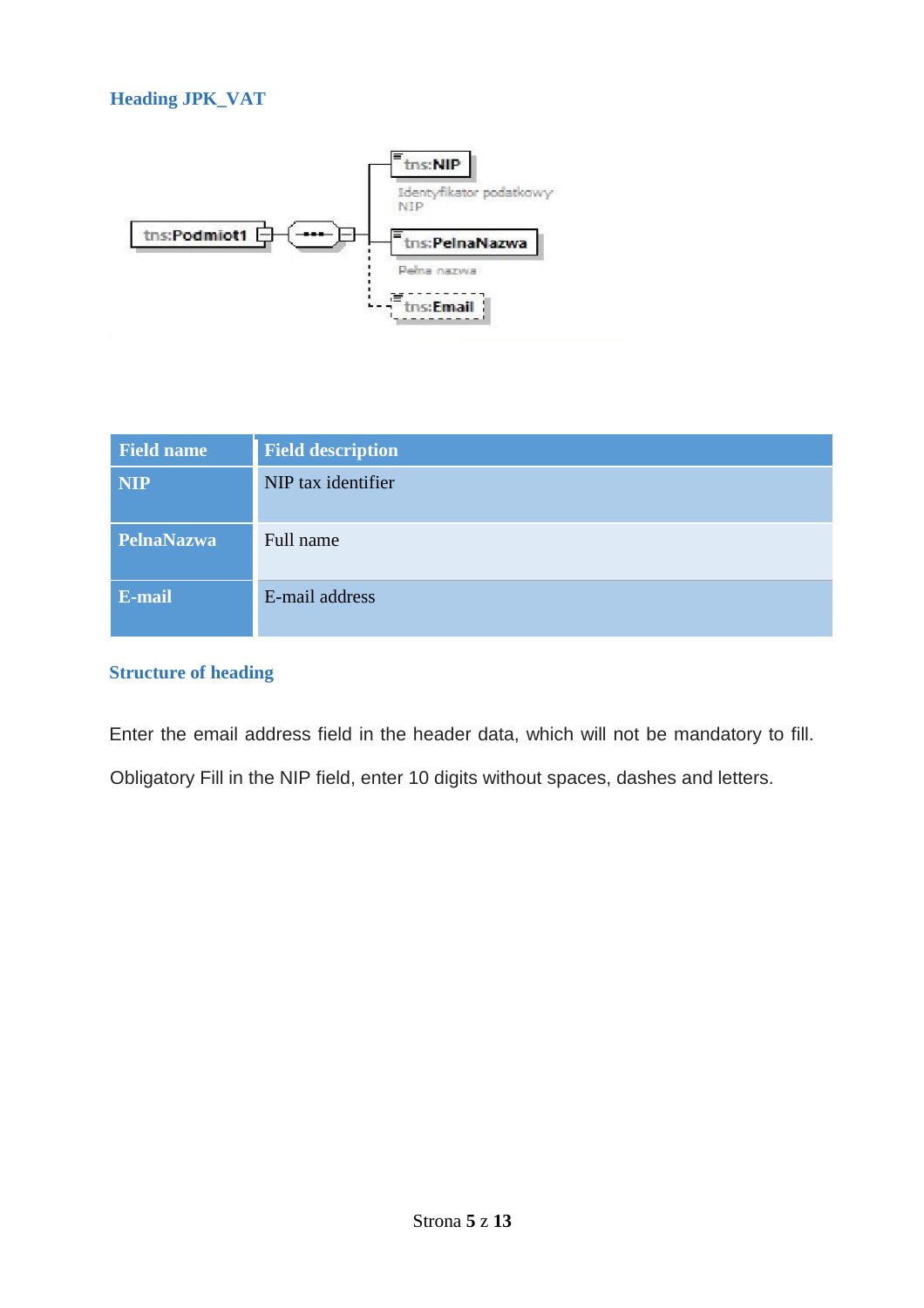#### <span id="page-6-0"></span>**SprzedazWiersz JPK\_VAT [SalesLine JPK\_VAT]**

#### <span id="page-6-1"></span>**Structure of sales records**

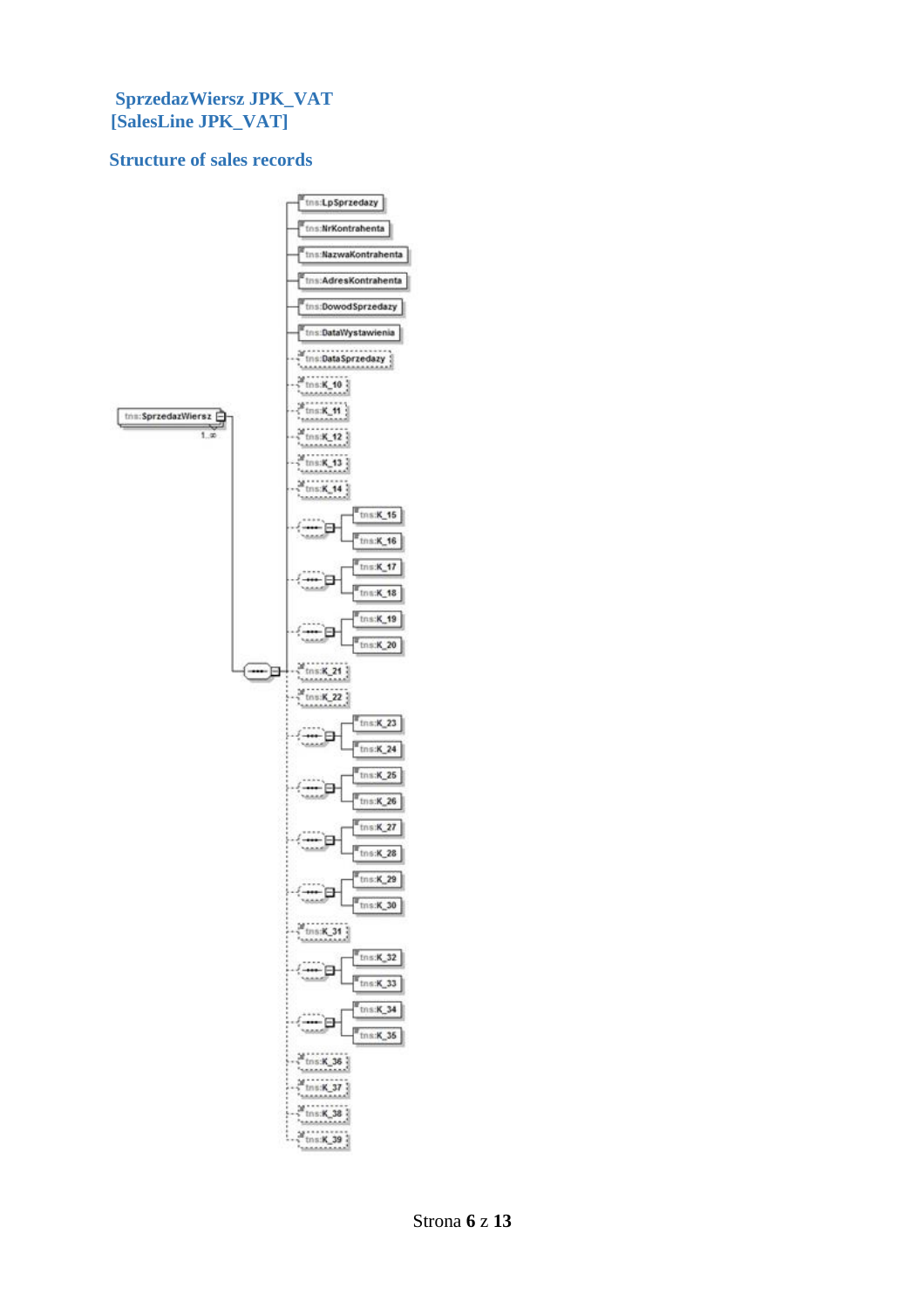SprzedazWiersz JPK\_VAT [SalesLine JPK\_VAT] - records of sales and purchases of goods and services for which the entity shall be bound to assess output tax, i.e. intra-Community purchases of goods, imports of goods subject to settlement in accordance with Article 33a of the Act, imports of services excluding services purchased from value added tax payers, to which Article 28 b of the Act shall apply, imports of services purchased from value added tax payers, to which Article 28b of the Act shall apply, supply of goods for which the purchaser shall be the taxable person in accordance with Article  $17(1)(5)$  of the Act (to be filled in by the purchaser), supply of goods for which the purchaser shall be the taxable person in accordance with Article  $17(1)(7)$  or (8) of the Act (to be filled in by the purchaser).

| <b>Field name</b>          | <b>Field description</b>                                                                                                                                                                                         |
|----------------------------|------------------------------------------------------------------------------------------------------------------------------------------------------------------------------------------------------------------|
| <b>LpSprzedazy</b>         | Serial number of VAT sales records line                                                                                                                                                                          |
| <b>NrKontrahenta</b>       | Number through which the customer is identified for tax or value<br>added tax purposes. In cases where providing of the number is not<br>required in accordance with the Act - "not available" should be entered |
| <b>NazwaKontrahenta</b>    | Name and surname or name of the customer                                                                                                                                                                         |
| <b>AdresKontrahenta</b>    | Customer's address                                                                                                                                                                                               |
| <b>DowodSprzedazy</b>      | Sales evidence number                                                                                                                                                                                            |
| <b>DataWystawienia</b>     | Date of sales evidence issue                                                                                                                                                                                     |
| <b>DataSprzedazy</b>       | Date of sales, if it is defined and differs from the invoice date of issue.<br>Otherwise - the field is empty (optional field)                                                                                   |
| $K_1$ 10                   | Net amount – Supply of goods and provision of services on the<br>territory of the country, tax exempt (optional field)                                                                                           |
| $K_11$                     | Net amount – Supply of goods and provision of services outside the<br>territory of the country (optional field)                                                                                                  |
| $\overline{\mathbf{K}}$ 12 | Net amount – including provision of services referred to in Article<br>$100(1)(4)$ of the Act (optional field)                                                                                                   |
| $K_13$                     | Net amount - Supply of goods and provision of services on the<br>territory of the country, taxed at a rate of 0% (optional field)                                                                                |
| $K_14$                     | Net amount – including supply of goods referred to in Article 129 of the<br>Act (optional field)                                                                                                                 |
| $K_{15}$                   | Net amount – Supply of goods and provision of services on the territory<br>of the country, taxed at a rate of 5%                                                                                                 |
| $K_1$ 16                   | Output tax amount $-$ Supply of goods and provision of services on the<br>territory of the country, taxed at a rate of 5%                                                                                        |
| $K_{17}$                   | Net amount - Supply of goods and provision of services on the territory<br>of the country, taxed at a rate of 7% or 8% and 4% (taxi)                                                                             |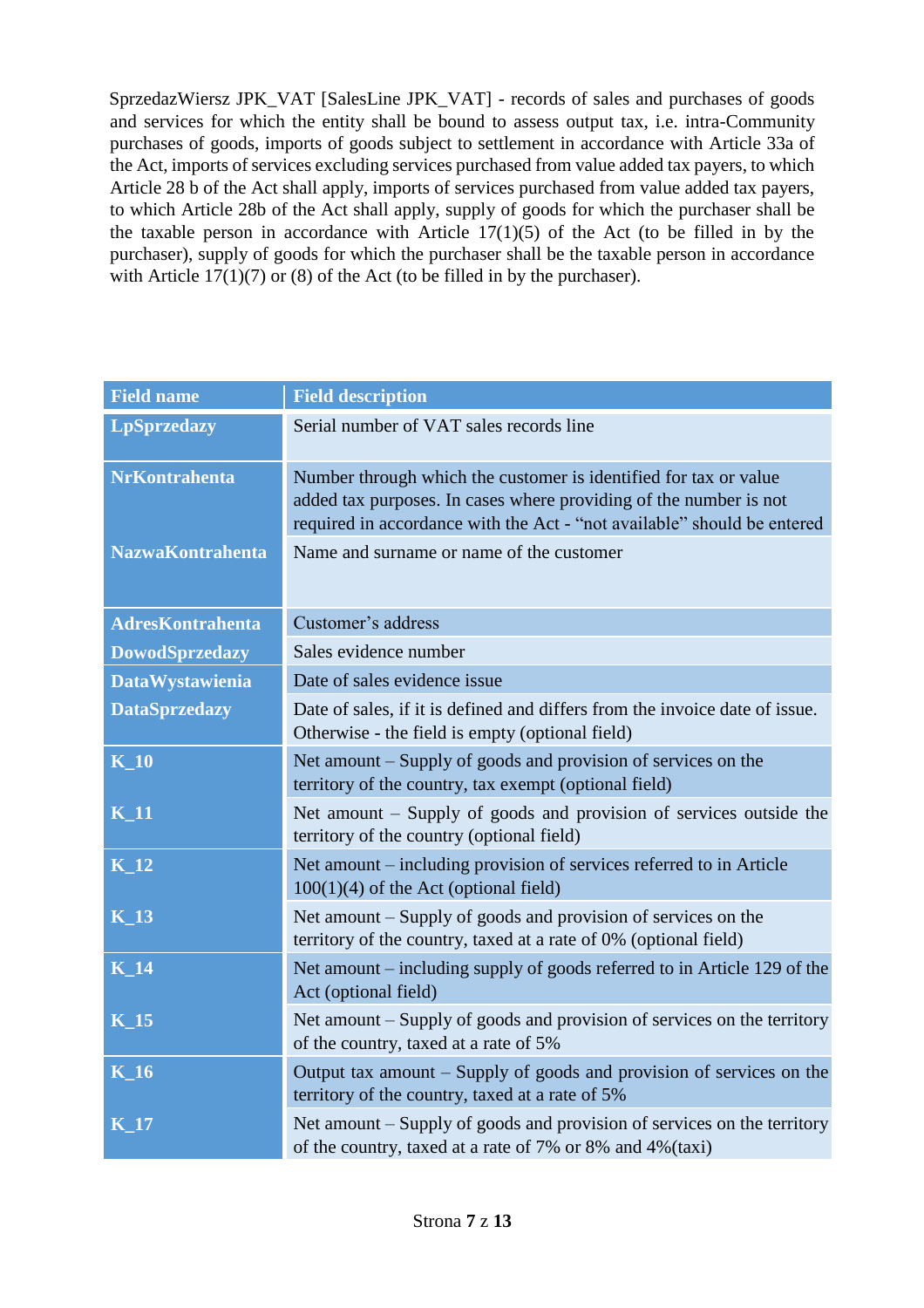| $K_18$      | Output tax amount $-$ Supply of goods and provision of services on the<br>territory of the country, taxed at a rate of 7% or 8% and 4% (taxi)                                                                  |
|-------------|----------------------------------------------------------------------------------------------------------------------------------------------------------------------------------------------------------------|
| $K_19$      | Net amount – Supply of goods and provision of services on the territory<br>of the country, taxed at a rate of 22% or 23%                                                                                       |
| $K_2$       | Output tax amount $-$ Supply of goods and provision of services on the<br>territory of the country, taxed at a rate of 22% or 23%                                                                              |
| $K_21$      | Net amount – Intra-Community supply of goods (optional field)                                                                                                                                                  |
| $K_22$      | Net amount – Exports of goods (optional field)                                                                                                                                                                 |
| $K_23$      | Net amount – Intra-Community purchase of goods                                                                                                                                                                 |
| $K_2$ 24    | Output tax amount – Intra-Community purchase of goods                                                                                                                                                          |
| $K_25$      | Net amount – Imports of goods subject to settlement in accordance<br>with Article 33a of the Act                                                                                                               |
| $K_2$       | Output tax amount – Imports of goods subject to settlement in<br>accordance with Article 33a of the Act                                                                                                        |
| $K_2$       | Net amount – Imports of services excluding services purchased from<br>value added tax payers to which Article 28b of the Act applies                                                                           |
| $K_28$      | Output tax amount – Imports of services excluding services purchased<br>from value added tax payers to which Article 28b of the Act applies                                                                    |
| $K_29$      | Net amount – Imports of services purchased from value added tax payers<br>to which Article 28b of the Act applies                                                                                              |
| $K_30$      | Output tax amount - Imports of services purchased from value added tax<br>payers to which Article 28b of the Act applies                                                                                       |
| $K_31$      | Net amount – Supply of goods and provision of services for which the<br>purchaser is the taxable person pursuant to Article $17(1)(7)$ or (8) of the<br>Act (to be filled in by the supplier) (optional field) |
| $K_32$      | Net amount - Supply of goods for which the purchaser is the taxable<br>person pursuant to Article $17(1)(5)$ of the Act (to be filled in by the<br>supplier)                                                   |
| <b>K_33</b> | Output tax amount $-$ Supply of goods for which the purchaser is the<br>taxable person pursuant to Article $17(1)(5)$ (to be filled in by the<br>supplier)                                                     |
| K_34        | Net amount – Supply of goods and provision of services for which the<br>purchaser is the taxable person pursuant to Article $17(1)(7)$ or (8) of the<br>Act (to be filled in by the supplier)                  |
| <b>K_35</b> | Output tax amount - Supply of goods and provision of services for<br>which the purchaser is the taxable person pursuant to Article $17(1)(7)$<br>or $(8)$ of the Act (to be filled in by the supplier)         |
| <b>K_36</b> | Amount of output value added tax covered by stocktaking referred to in<br>Article 14(5) of the Act (optional field)                                                                                            |
| $K_{37}$    | Return of deducted or returned amount spent on purchase of cash<br>registers referred to in Article 111(6) of the Act (optional field)                                                                         |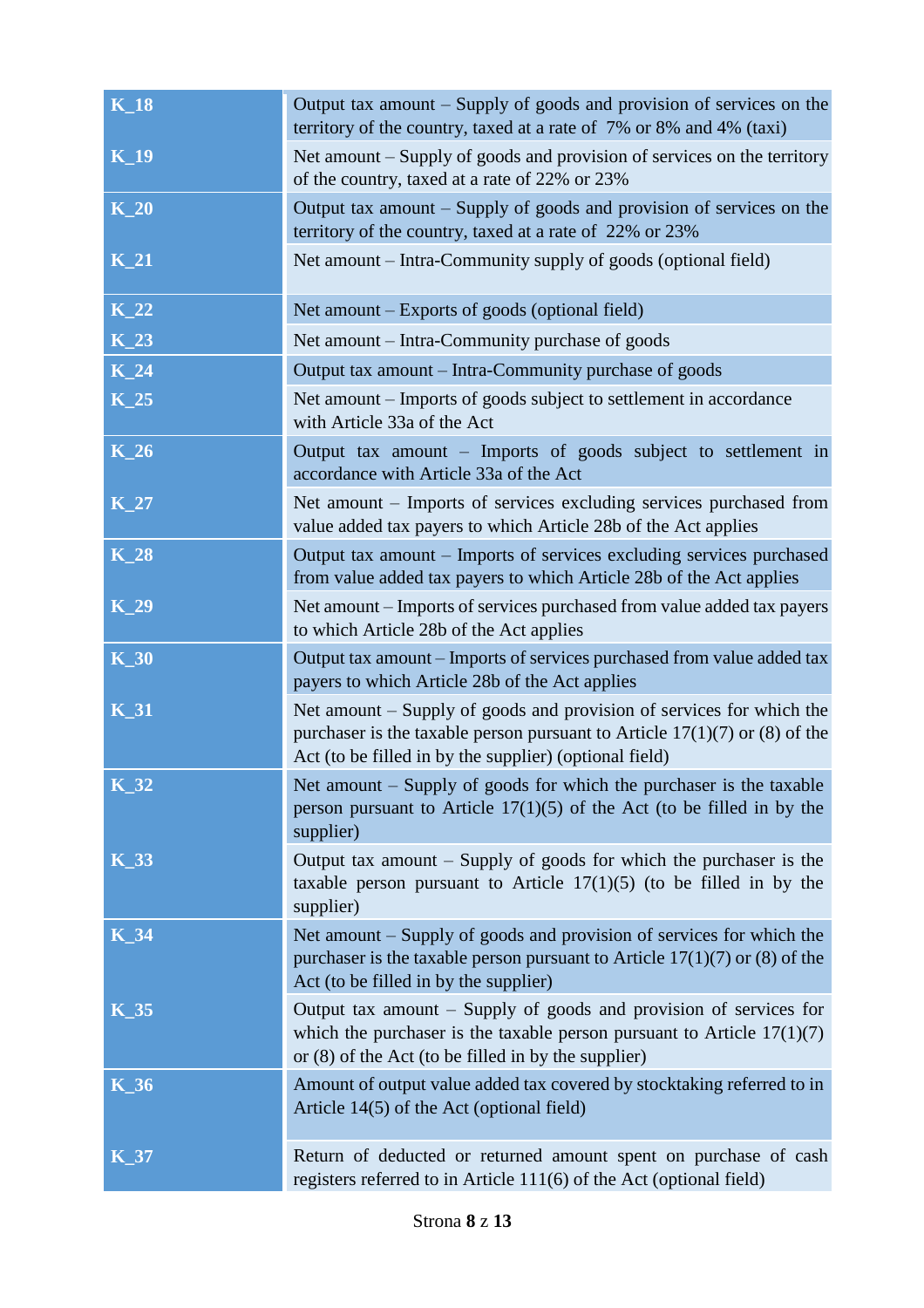| <b>K</b> _38 | Amount of tax on intra-Community purchase of vehicles recognised in<br>item 24, subject to payment on the deadline referred to in Article 103(3),<br>in conjunction with item 4 of the Act (optional field) |
|--------------|-------------------------------------------------------------------------------------------------------------------------------------------------------------------------------------------------------------|
| $K_39$       | Amount of tax on intra-Community purchase of motor fuels, subject to<br>payment on deadlines referred to in Article 103(5a) and (5b) of the Act<br>(optional field)                                         |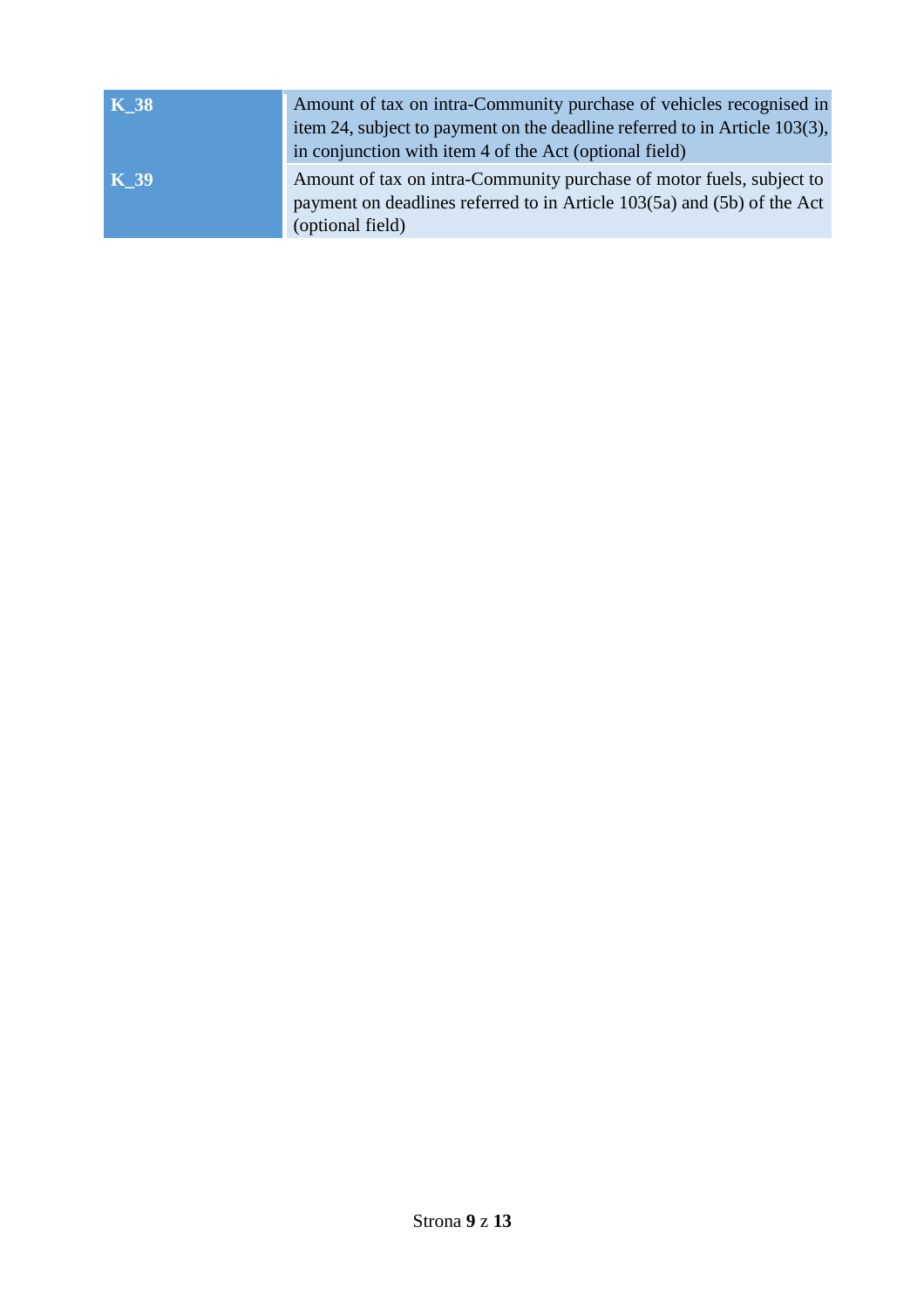## <span id="page-10-0"></span>**SprzedazCtrl JPK\_VAT (SalesCtrl JPK\_VAT)**

# <span id="page-10-1"></span>**Structure of control sums for sales records**



# SprzedazCtrl [SalesCtrl] – Control sums for VAT sales records

| <b>Field name</b>      | <b>Field description</b>                                                                                                                                                                                                                   |
|------------------------|--------------------------------------------------------------------------------------------------------------------------------------------------------------------------------------------------------------------------------------------|
| LiczbaWierszySprzedazy | Number of lines in sales records in the period JPK refers to                                                                                                                                                                               |
| <b>PodatekNalezny</b>  | Output tax according to sales records in the period JPK refers to<br>- sum of amounts from elements: $K_16$ , $K_18$ , $K_20$ , $K_24$ ,<br>K_26, K_28, K_30, K_33, K_35, K_36 and K_37 less the amount<br>from elements $K$ 38 and $K$ 39 |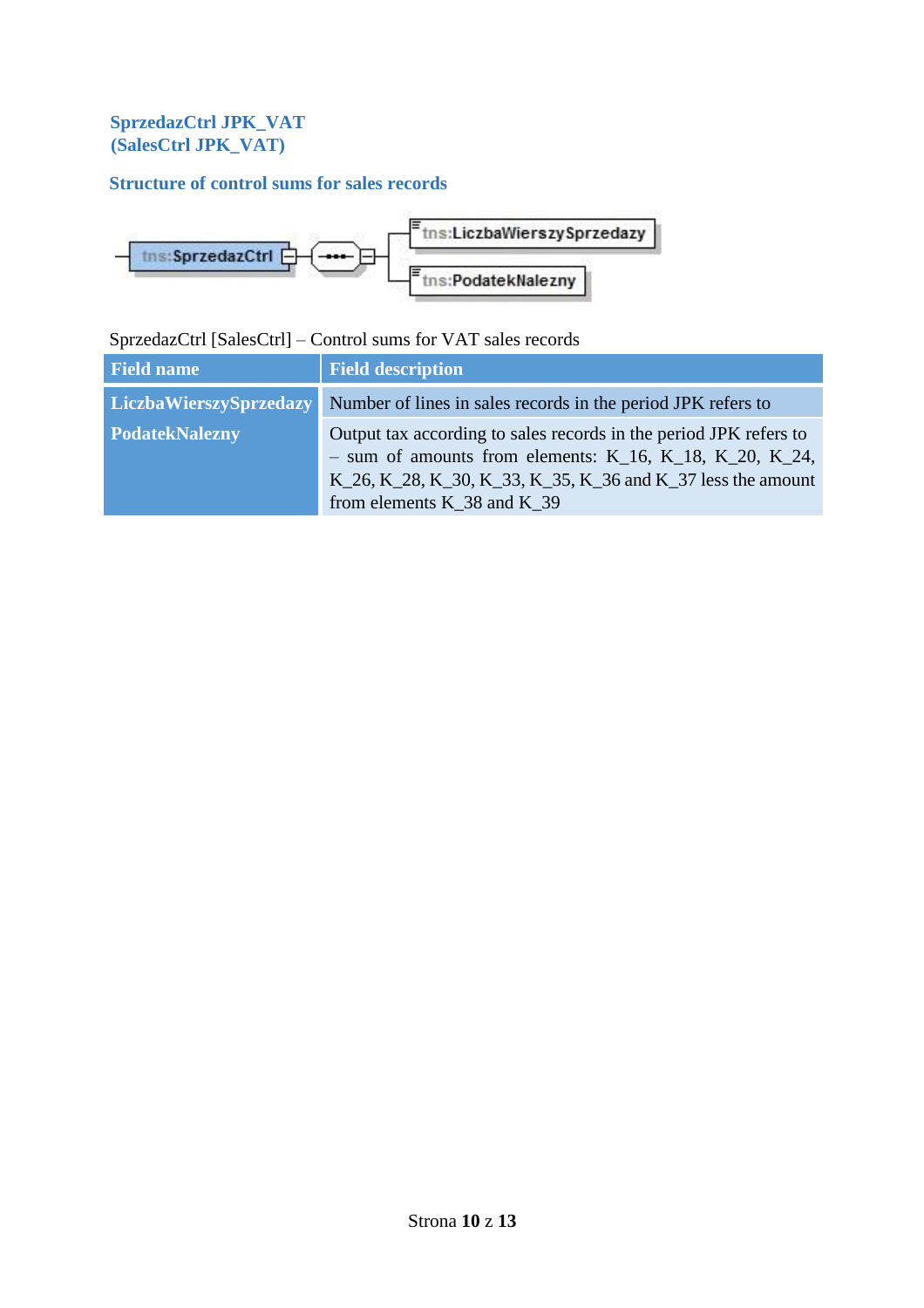#### <span id="page-11-0"></span>**ZakupWiersz JPK\_VAT [PurchaseLine JPK\_VAT]**

### <span id="page-11-1"></span>**Structure of purchase records**



|  |  |  | ZakupWiersz [PurchaseLine] - VAT purchase records |
|--|--|--|---------------------------------------------------|
|--|--|--|---------------------------------------------------|

| <b>Field name</b>    | <b>Field description</b>                                                   |
|----------------------|----------------------------------------------------------------------------|
| LpZakupu             | No. of line in VAT purchase records                                        |
| <b>NrDostawcy</b>    | Number through which the customer is identified for tax or value added tax |
|                      | purposes.                                                                  |
| <b>NazwaDostawcy</b> | Name and surname or name of the supplier (customer)                        |
| <b>AdresDostawcy</b> | Address of the supplier (customer)                                         |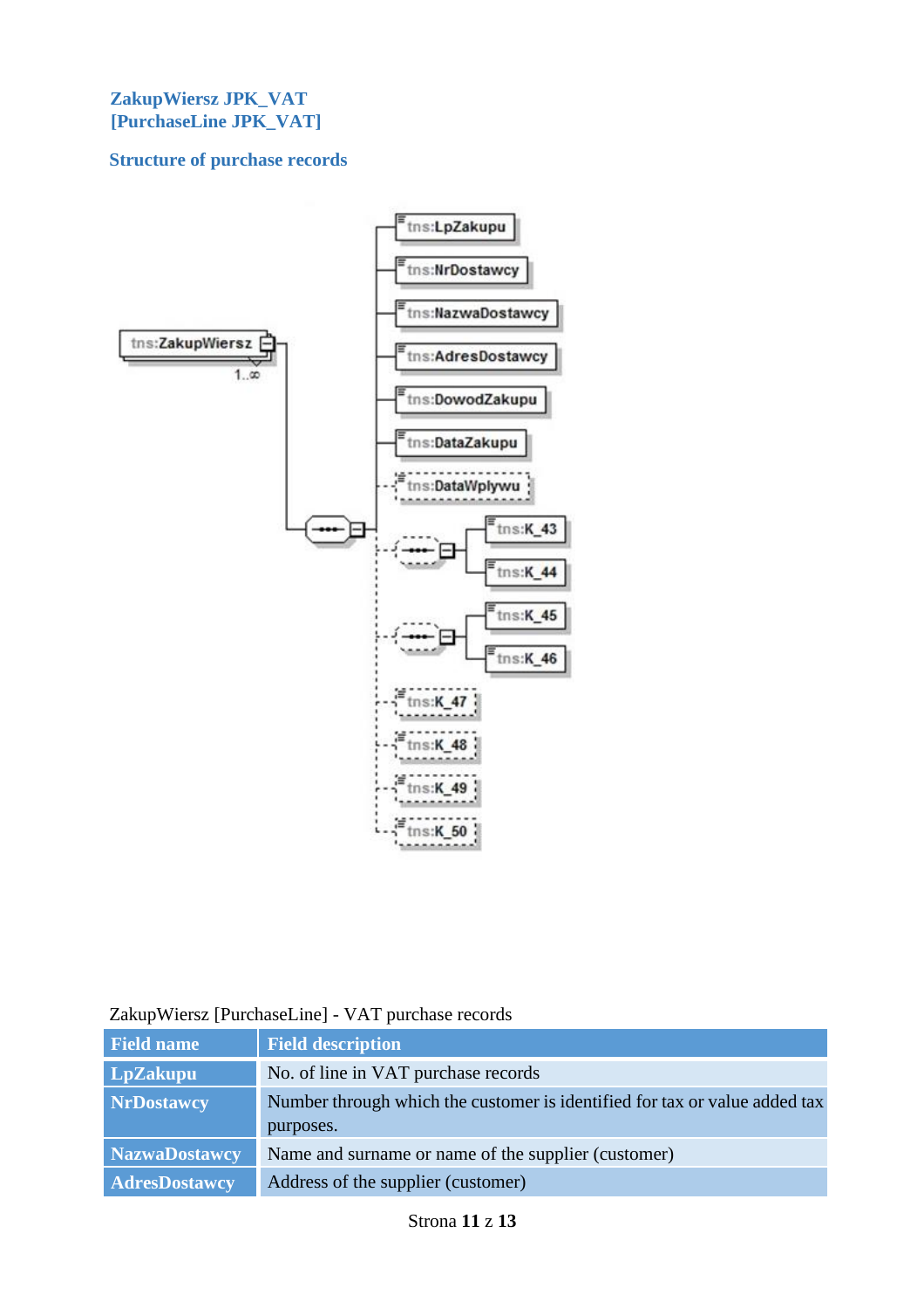| <b>DowodZakupu</b> | Purchase evidence number                                                                                       |
|--------------------|----------------------------------------------------------------------------------------------------------------|
| <b>DataZakupu</b>  | Date of purchase evidence issue.                                                                               |
| <b>DataWplywu</b>  | Date of purchase evidence receipt (optional field)                                                             |
| $K_43$             | Net amount – Purchase of goods and services classified as tangible fixed<br>assets by the taxable person       |
| <b>K</b> 44        | Input tax amount – Purchase of goods and services classified as tangible<br>fixed assets by the taxable person |
| $K_45$             | Net amount – Purchase of other goods and services                                                              |
| $K_46$             | Input tax amount – Purchase of other goods and services                                                        |
| <b>K_47</b>        | Adjustment of input tax on purchase of tangible fixed assets (optional field)                                  |
| $K_48$             | Adjustment of input tax on other purchases (optional field)                                                    |
| <b>K_49</b>        | Adjustment of input tax referred to in Article 89b(1) of the Act (optional<br>field)                           |
| $\overline{K}$ 50  | Adjustment of input tax referred to in Article 89b(4) of the Act (optional<br>field)                           |

## <span id="page-12-0"></span>**ZakupCtrl JPK\_VAT [PurchaseCtrl JPK\_VAT]**

## <span id="page-12-1"></span>**Structure of control sums for purchase records**



ZakupCtrl [PurchaseCtrl] – Control sums for VAT purchase records

| Nazwa pola              | <b>Opis pola</b>                                                                                               |
|-------------------------|----------------------------------------------------------------------------------------------------------------|
| LpZakupu                | No. VAT purchase line                                                                                          |
| LiczbaWierszyZakupow    | Number of lines in purchase records in the period JPK refers to                                                |
| <b>PodatekNaliczony</b> | Total amount of deductible input $tax - sum$ of amounts from<br>elements K_44, K_46, K_47, K_48, K_49 and K_50 |